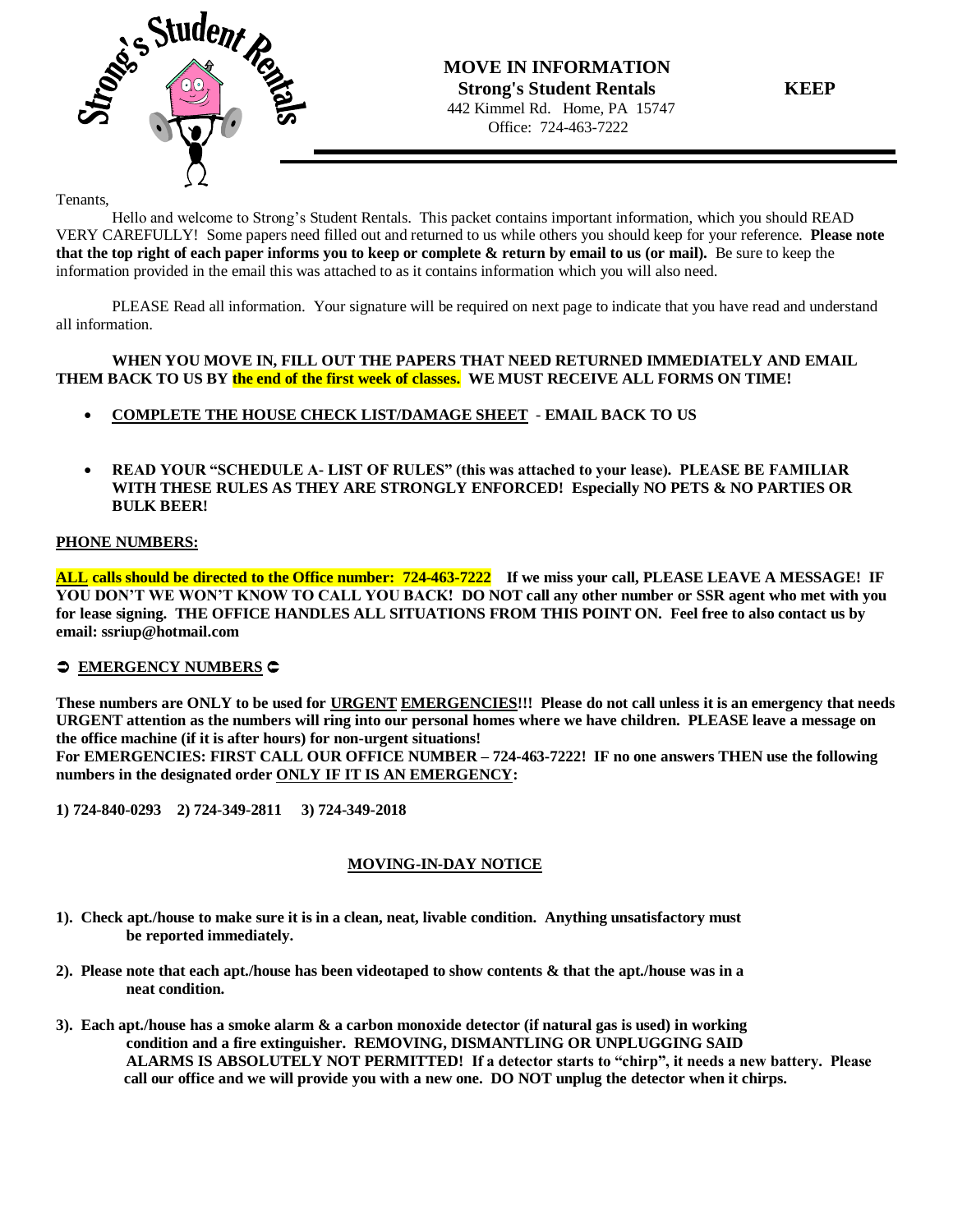- **4). Keeping your apt./house clean is to YOUR BENEFIT, because when you leave, YOU WILL BE CHARGED A CLEANING FEE OF \$200 (TWO HUNDRED DOLLARS) OR MORE IF UNIT IS NOT IN SIMILAR CONDITION.**
- **5). You are responsible and required to abide by the terms and conditions of the lease agreement. Rules are attached to your lease. Make sure you have read them.**
- **6). If you or your guests smoke in your apt./house, YOU WILL BE RESPONSIBLE FOR FULL REPLACEMENT OF DAMAGED FLOORING, FURNITURE, ETC… AND ANY ADDITIONAL CLEANING COSTS ASSOCIATED WITH SMOKING.**
- **7). Tenants must take care of their garbage as listed in the garbage and recycling section of the email.**
- **8). If the basement or any other area of the premises is locked, you are NOT permitted to enter. If you disregard this regulation, you are subject to criminal trespassing charges.**

**9). If during the course of the year anyone decides to move out of the residence we should be notified immediately and you need to find your own replacement.**

**10). Individuals not listed on the lease are NOT permitted to live at the residence. Those on the lease will be in direct violation of the lease and held accountable.**

**11). If you do not need some of our provided furniture, please call the office to arrange for us to pick it up. YOU ARE NOT PERMITTED** to move unwanted furniture or mattresses outside or onto the porch. They must be kept in the apartment until we are available for pick up.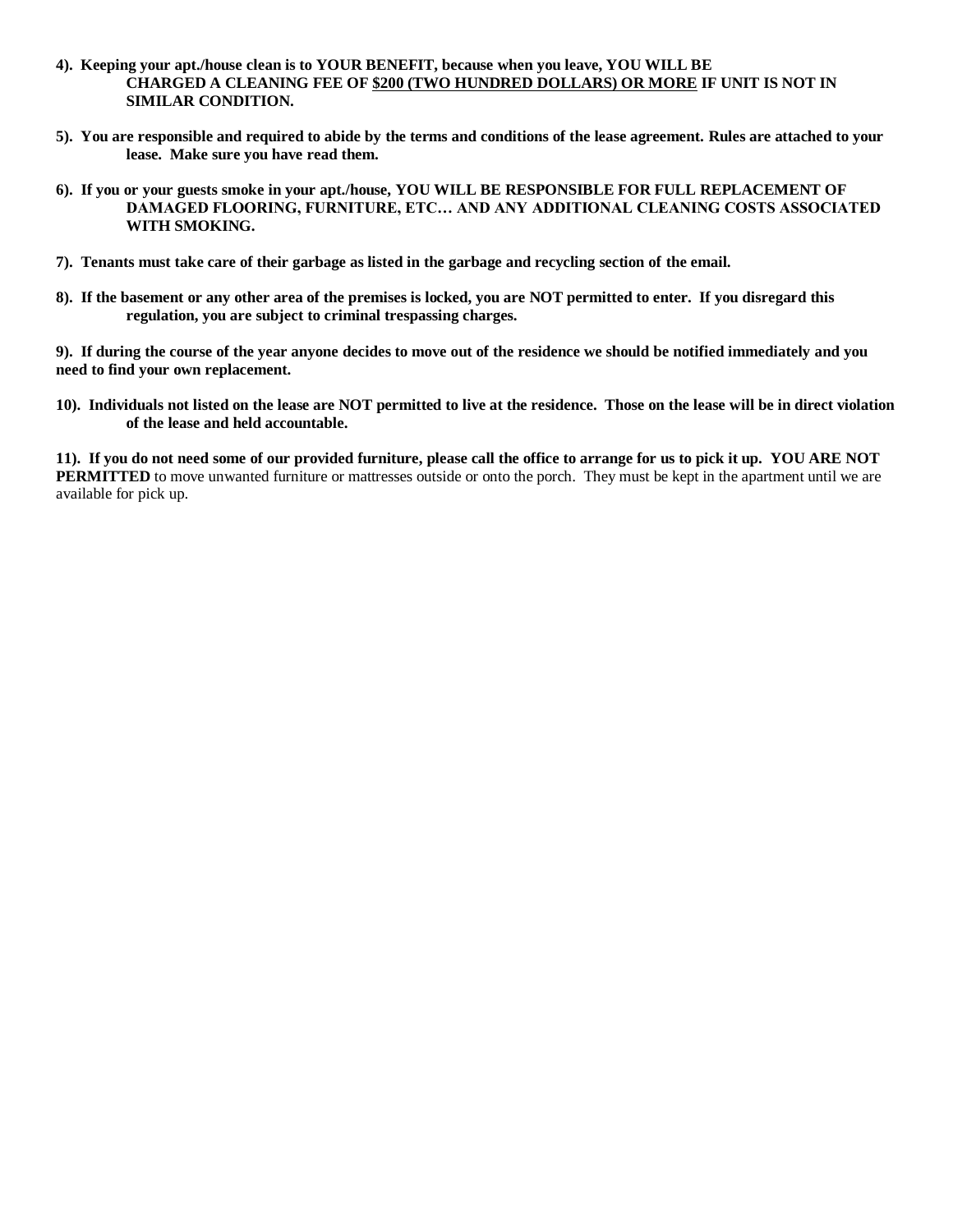## **SIGNATURE VERIFICATION TO HAVE READ THE MOVING IN DAY NOTICE & FILLED OUT THE HOUSE DAMAGE SHEET**

 **READ, SIGN & DATE BELOW TO SIGNIFY THAT YOU HAVE READ & UNDERSTAND ALL CONTENTS OF THE MOVING IN DAY NOTICE & THAT ALL MEMBERS HAVE HELPED TO COMPLETE THE HOUSE DAMAGE SHEET**

**For your signature, please sign (electronically signing is fine) & email the form back to us. Or simply mail back to us.**

**PLEASE NOTE THAT THIS DAMAGE SHEET IS NOT A WORK ORDER! If you are in need of maintenance, you MUST call the office to schedule an appointment.**

# **DAMAGE SHEET**

**PLEASE LIST YOUR APT./HOUSE ADDRESS: \_\_\_\_\_\_\_\_\_\_\_\_\_\_\_\_\_\_\_\_\_\_\_\_\_\_\_\_\_\_\_\_\_\_\_\_\_\_\_\_\_\_\_\_\_\_ Names of all tenants: \_\_\_\_\_\_\_\_\_\_\_\_\_\_\_\_\_\_\_\_\_\_\_\_\_\_\_\_\_\_\_\_\_\_\_\_\_\_\_\_\_\_\_\_\_\_\_\_\_\_\_\_\_\_\_\_\_\_\_\_\_\_\_\_\_\_\_\_\_\_\_**

**List (by room) any significant damages you notice so as not to be held responsible for them when you move out. All group members must sign and date this paper at the bottom where indicated.**

**Signature of each Tenant: Date:**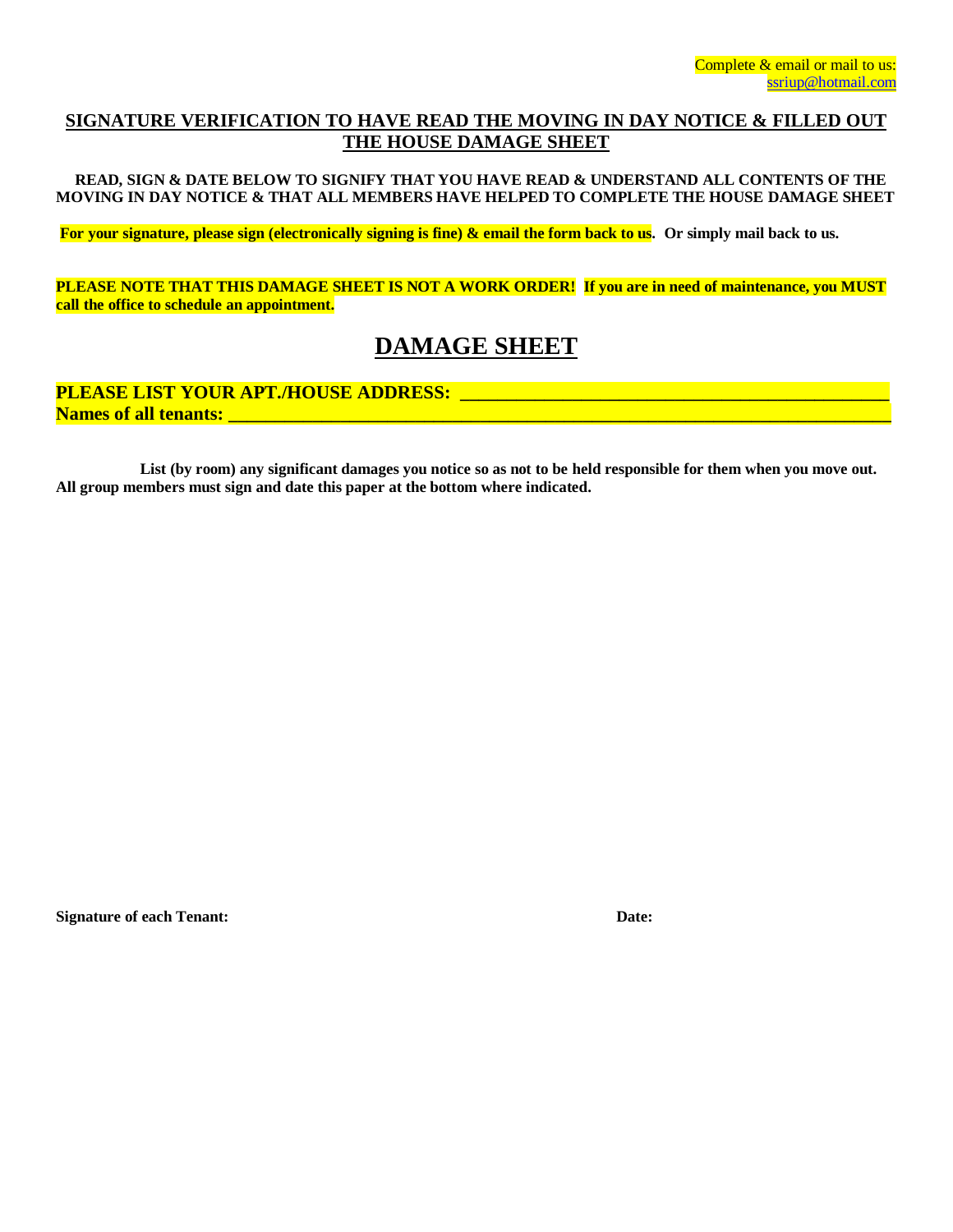## **KEY INFORMATION KEEP**

# **KEEP THIS FORM FOR YOUR RECORDS.**

1. Your key will be provided on the day you move into your apt./house.

2.DO NOT give or copy this key without owner's permission or knowledge! Doing so will make you liable for break-ins and stealing due to duplication of keys.

3. If you lock yourself out- it will be a \$25 charge to come and let you in your door each and every time! Lost keys will cost \$25 to replace.

4. At NO TIME OR FOR ANY REASON are you permitted to "break-in" your doors or windows to gain entry without your key! Any damage incurred by "break-ins" will be charged to the student and payable immediately!

# **PARKING INFORMATION**

Strong's Student Rentals have lots where parking permits are MANDITORY to avoid being towed (at your own expense). All individuals parking a vehicle in one of our lots or outside our houses/apartments MUST fill out a vehicle information form (this includes tenants residing in our School, Rice Ave., Maple and Church Street apartments and provide payment where required.

 **Be aware that permit parking is STRICTLY ENFORCED by Buggey's towing. Buggey's perform a RANDOM PATROL of the lots. Strong's Student Rentals ARE NOT AWARE of when they patrol nor does Strong's Student Rentals receive any funds from towed cars. This is a service that is offered for your protection. If someone parks in your spot, it is YOUR RESPONSIBILITY to call Buggey's towing at: 724- 463-3851 to have the illegally parked car towed. You must park in your assigned spot and make sure your vehicle does not take up any space in another spot to avoid being towed. Please make sure all guests are aware of this policy. If you drive a car that does NOT have a permit (even if you are parked in your correct spot) YOU WILL BE TOWED AT YOUR OWN EXPENSE!** 

**If you are interested in purchasing a parking spot, CALL Strong's Student Rentals 724 - 463-7222. These parking spots are sold on a first come first serve basis and do not last long! We will sell spots to non- tenants as well. Parking forms to fill out can be found on our website: <http://www.strongstudentrentals.com/>**